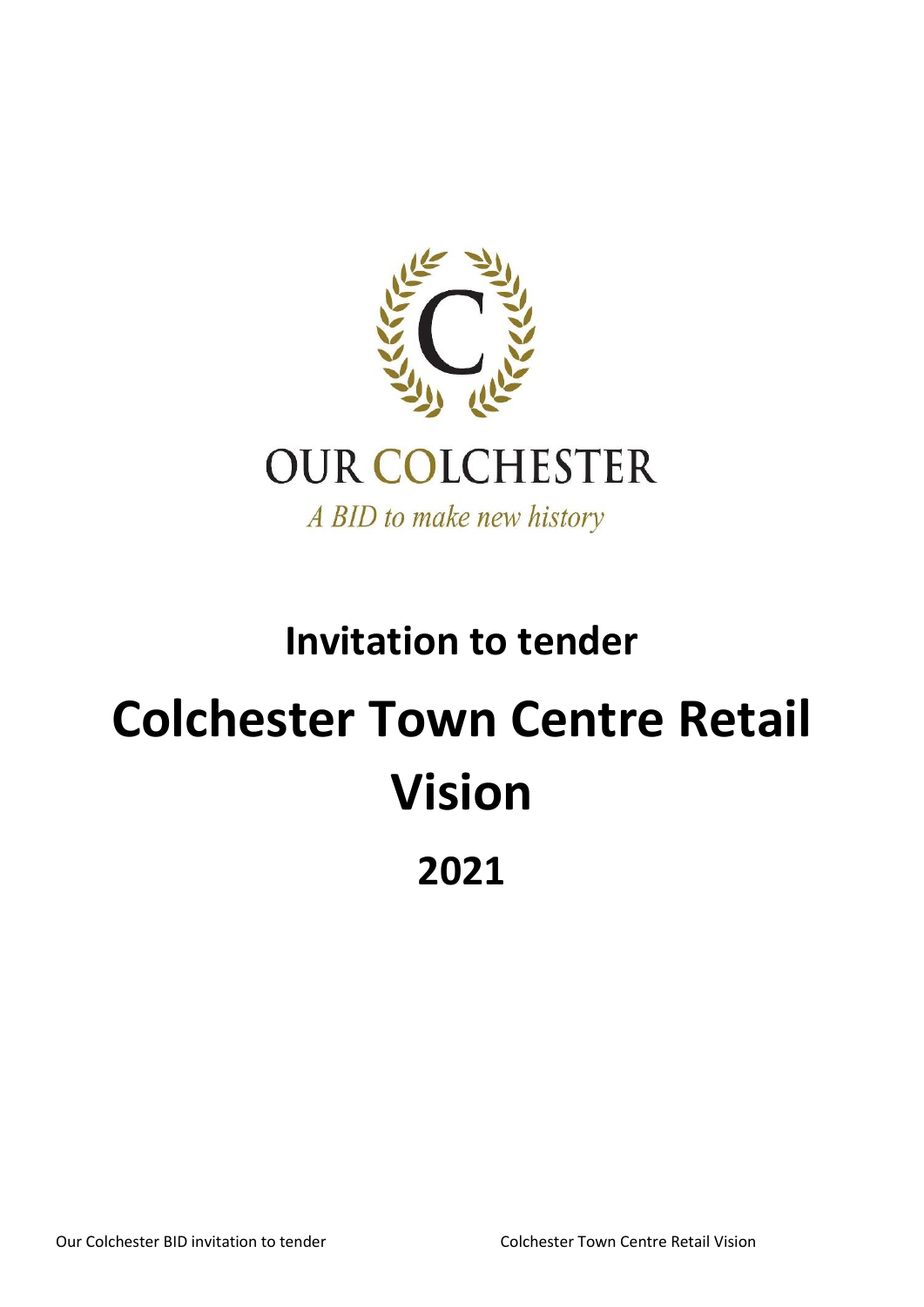## Table of Contents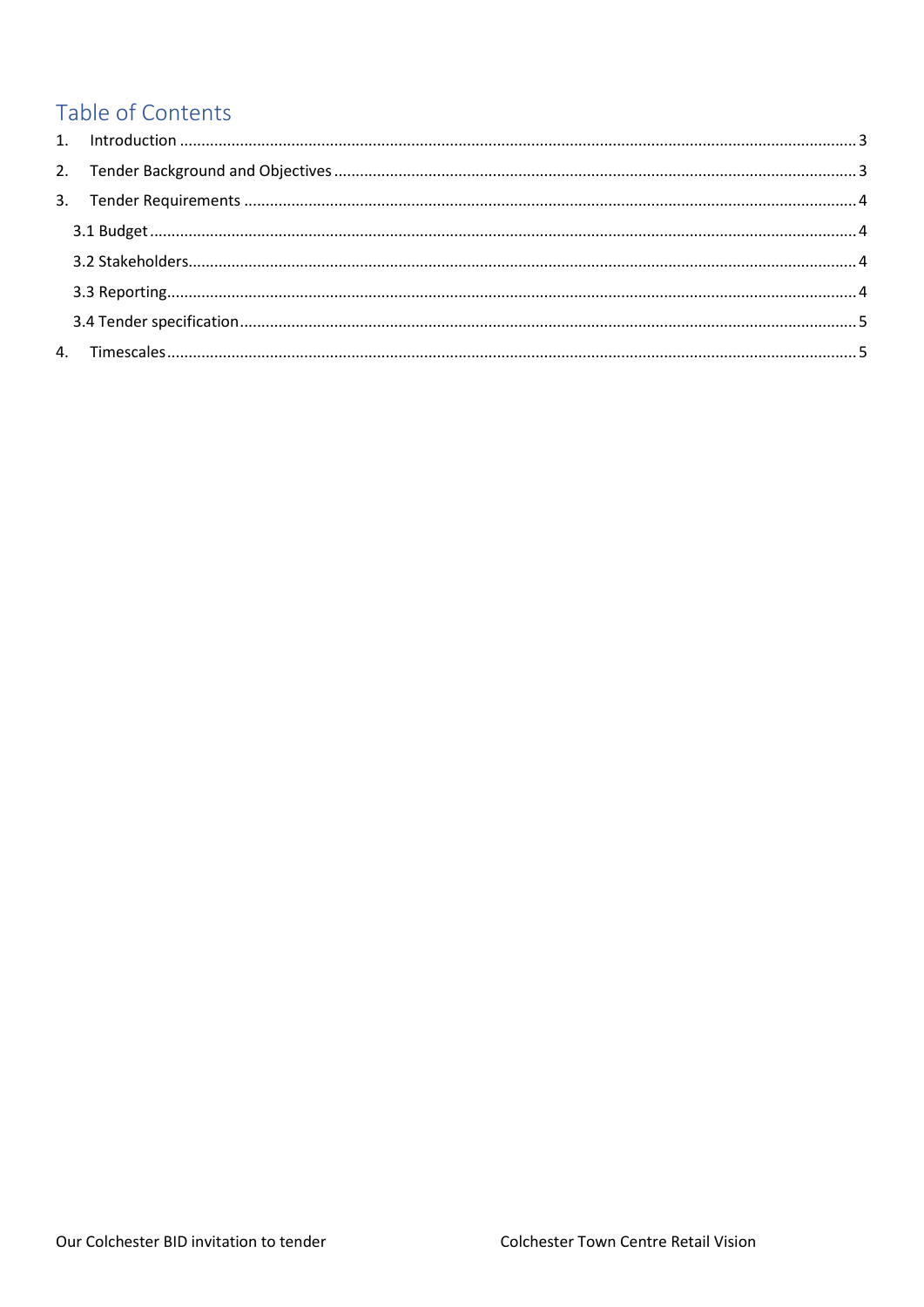## <span id="page-2-0"></span>1. Introduction

Our Colchester Business Improvement District (BID) is an organisation that represents more than 400 businesses across Colchester town centre. Its aim is to build relationships and partnerships with key stakeholders across the town, and thereby making a difference to the town centre and its streets. The BID has a five-year plan of projects, which commenced in 2018, that target making Colchester a better place to work, live and visit. It aims to add value through business support, town centre marketing and events, making Colchester a cleaner and greener place to live.

The BID zone covers most of the town centre and you can see the full parameters of where the area falls in the full business plan [here.](https://ourcolchester.co.uk/business-plan/) A plan of the BID area is also appended to this brief. The BID area broadly includes Colchester Town station along Southway to the west end of Crouch St, this continues down Balkerne Hill including Colchester Retail Park and Middleborough. The area perimeter then cuts across the centre of Castle Park when it meets the top of East Hill, the area then encompasses Queen St & St Botolph's St returning to Colchester Town Station.

As part of the BIDs Covid-19 Recovery work, partners with an interest in Colchester town centre have been working together through the IPM's Covid-19 Recovery Framework. While we acknowledge that the Retail sector on a national scale is in the recovery phases of this framework, there is clear evidence to show that this sector faces a raft of challenges in its operational capacity, delivery model and evolution as a sector. As a result of this and under the BIDs Business Social scheme, a Colchester Retail Forum was launched in October 2021 to bring town centre retailers, that include Primark, H&M, TKMaxx, Fenwick & River Island as attendees, together. With a key focus on discussing general performance, concerns and particularly how the BID can support their businesses performance and operational delivery. As a result of this, partners identified a need for a focussed strand of activity to ensure that this important sector has the dedicated support it needs to evolve effectively and efficiently whilst being recognised as forward thinking in its proactive work. Through delivering a collaborative strategy, the sector could become a key driver of ongoing recovery and transformation for Colchester.

To support Colchester's Retail sector through this transition, a research programme will be commissioned to support in the development of a clear 10-year vision (2023-2033) and associated action plan. A key objective of this work is to enable a detailed review of the sector's current delivery levels, categories & details of where the businesses need further support or guidance, an understanding of the consumers changing wants and needs for the current period and next 10 years alongside considering how the town centre fairs alongside both regional, national, and international trends and evolution of the sector.

To enable this, we would look to work with an external consultant who would support in the formation and delivery of a research programme engaging retailers, stakeholders, consumers, and residents. As part of a singular tender, we would require this consultant to evaluate and evolve the Research Programme into the vision and action plan alongside co-delivering the activities in the section 'what sort of work will this funding achieve?'

## <span id="page-2-1"></span>2. Tender Background and Objectives

The BID wishes to engage a person/organisation (the "organisation") to:

- Development of a Research Programme which will include:
	- $\circ$  engagement with a broad range of retail businesses within Colchester town centre to understand immediate and ongoing needs and priorities, the current landscape, and aspirations for the future.
	- $\circ$  an evaluation into the current and future consumer for Colchester considering both local and regional demographics, growing population & their wants and needs from their town centre. We would also wish for you to consider demographics that the town centre current fails to attract and associated reason.
	- o engagement with key stakeholders including the BID Retail Forum, Colchester Borough Council, Essex County Council, COLBAC & Essex Police to understand how this work links into or can evolve current processes, policies, and visions.
	- o Identifying locations for Colchester to benchmark against
	- o Identifying emerging retail & consumers needs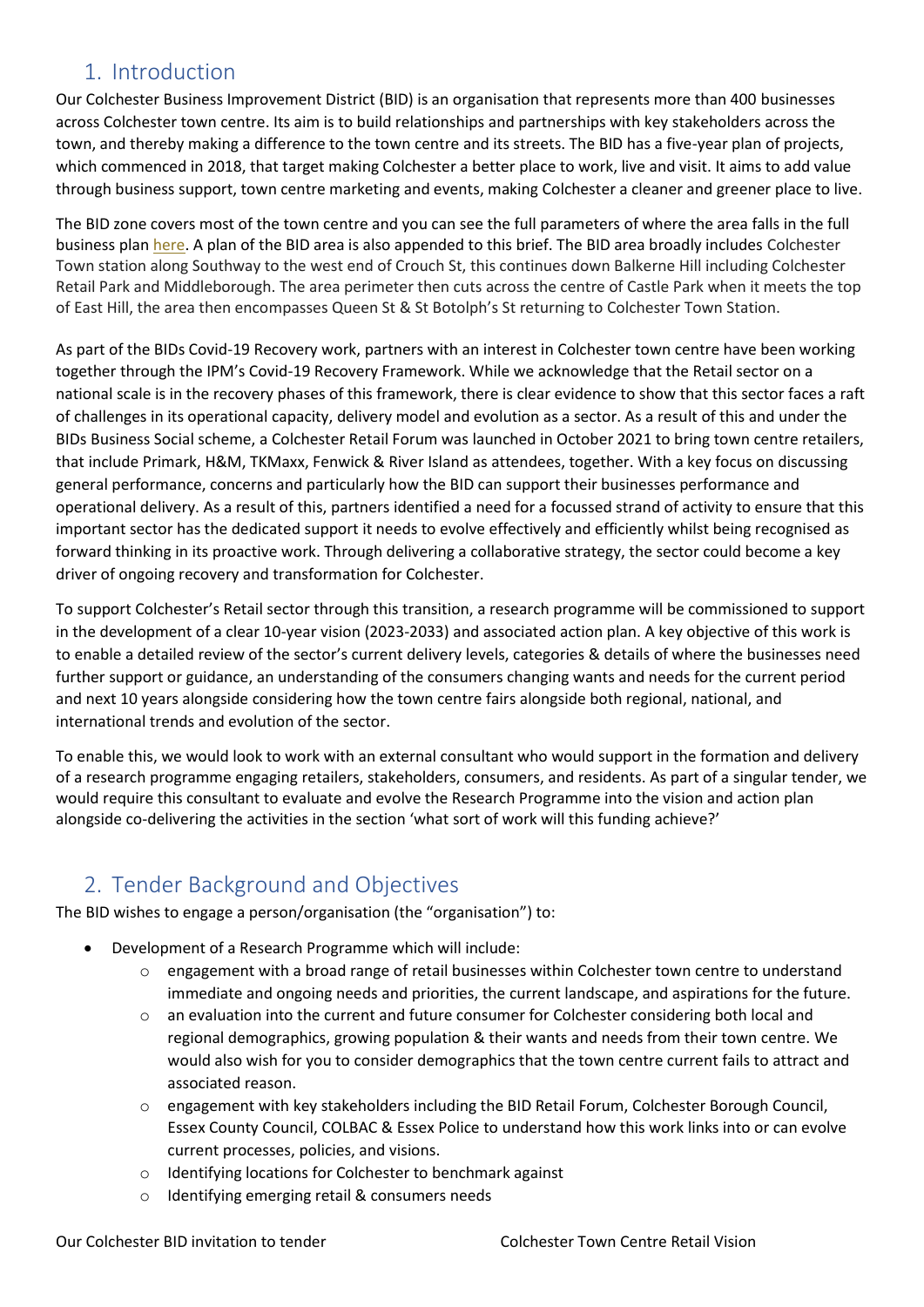- Formation of a Colchester Town Centre Retail Vision (2023-2033) that has clear short-, medium- and longterm considerations, alongside links to current visions/strategies including the BID Indie Vision & BID Leisure Recovery Strategy.
- Formation of a Detailed Action Plan that will consider and support:
	- Preparing for transformation: modelling the town centre retail offer for the future, identifying opportunities to make Colchester 'retail investment ready', encouraging an offer that appeals to target audiences identified through consumer research.
	- $\circ$  Delivery of practical sector support to businesses e.g. staff training, investments in additional uniformed staff, resource packs.
	- o Exploring other avenues of support e.g. national retail organisation representatives, engagement with national sector associations and government support.
	- $\circ$  Solution development: developing new or identifying existing innovations from other towns, cities and countries and/or technology developments to adapt and develop appropriately to support Colchester's retail economy. This could also involve clever partnerships between retail and other sectors. Grassroots community initiatives could be encouraged e.g. through an innovation seed fund.
- KPI Dashboard: development of a bespoke KPI dashboard to monitor the retail sectors evolution in Colchester.
- The potential to access external funding through funding pots such as Lottery Fund, Local Authorities etc.

As a keen supporter of Colchester's unique and strong Retail sector, we would request that as much consideration is made to develop the above points in line with the towns current and potential strengths alongside tying in with other sectors in the town centre.

The objectives and outputs of this project is:

- Identify a clear vision for the short-, medium- and long-term future Colchester Town Centre retail offer that considers future customer needs, wants and demographics.
- To deliver a vision that considers other Town Centre & Borough strategies, visions, and policies.
- To provide an action plan that has clear phases, priorities, and outline costings
- To identify gaps in the offer and opportunities to fill the gaps
- To help improve the performance of existing businesses
- Identify the role of the retail sector in Colchester Town Centre and identify how it sits alongside neighbouring sectors
- To identify how Colchester should market itself as a regional destination for retail

## <span id="page-3-0"></span>3. Tender Requirements

#### <span id="page-3-1"></span>3.1 Budget

The maximum budget for the tender requirements (re[f section 2\)](#page-2-1) is £25,000 (excluding VAT but inclusive of expenses). Payment would be made through an agreed staged payment schedule upon completion of set tasks.

#### <span id="page-3-2"></span>3.2 Stakeholders

The successful organisation shall engage with a wide variety of stakeholders that can offer guidance, input, and support. This must include key officers from Colchester Borough Council and Essex County Council. We also recommend engaging with neighbouring town centre sectors.

#### <span id="page-3-3"></span>3.3 Reporting

The organisation shall work closely with the BID to ensure that agreed services are being executed and delivered to the highest standards according to critical timings and best practise. All BID reference material is available online.

The Project Manager at the BID will be Sam Good and, in his absence, this will be Sophia Beckford. You should nominate one person from your company to manage the brief through to completion and act as the primary contact. The project will be administered by email and telephone.